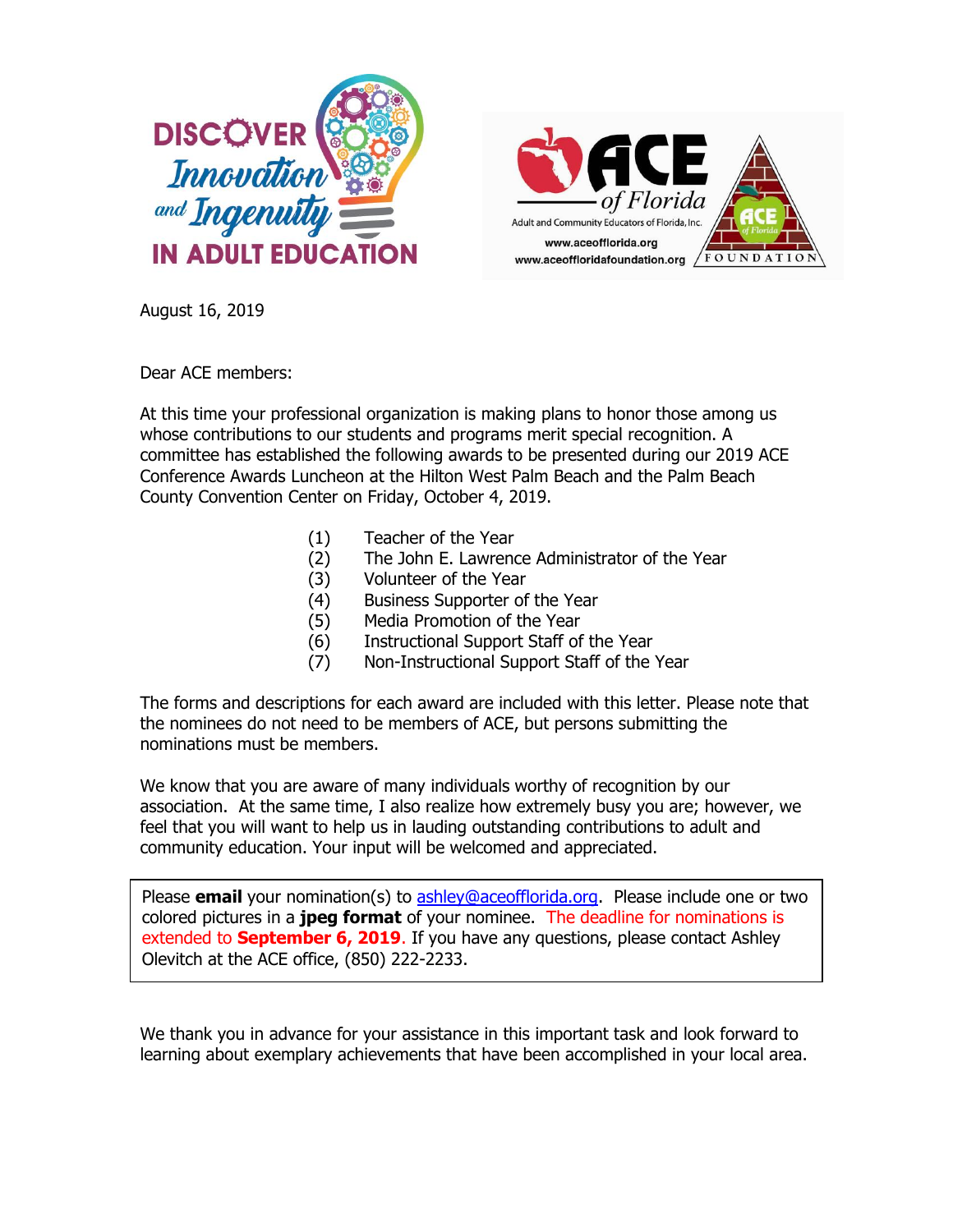

# **2019 ACE Conference October 2-4, 2019 2019 Awards Criteria Form**

### Please check the category for which you are nominating your candidate. **The deadline for the nomination is EXTENDED TO September 6, 2019.**

## \_\_\_\_\_ **Teacher of the Year**

The nominee should be an exceptionally skilled and dedicated **part-time** or **full-time** teacher in adult or community education. The teacher should have:

- 1. A proven record of student success.
- 2. Participated in professional development activities.
- 3. The support of students, fellow teachers, and administrators.

## **\_\_\_\_\_ The John E. Lawrence Administrator of the Year**

The nominee should be an administrator who has demonstrated outstanding achievement in adult or community education in the following ways:

- 1. Selecting, developing, and supporting effective teachers.
- 2. Developing and implementing innovative programs.
- 3. Attaining outstanding accomplishments while working with students, programs, agencies and/or communities.
- 4. Demonstrating exemplary commitment to professional and community organizations which support adult and community education.

For this category, at least one of the three required letters of recommendation must be from a supervising administrator.

#### **\_\_\_\_\_ Volunteer of the Year**

The nominee should be an individual who has demonstrated outstanding volunteer service in the field of adult or community education in the following ways:

- 1. Volunteering time, materials, or efforts to adult or community education activities.
- 2. Providing assistance which has positively benefited adult and community education concepts.
- 3. Playing a key role in promoting educational improvements.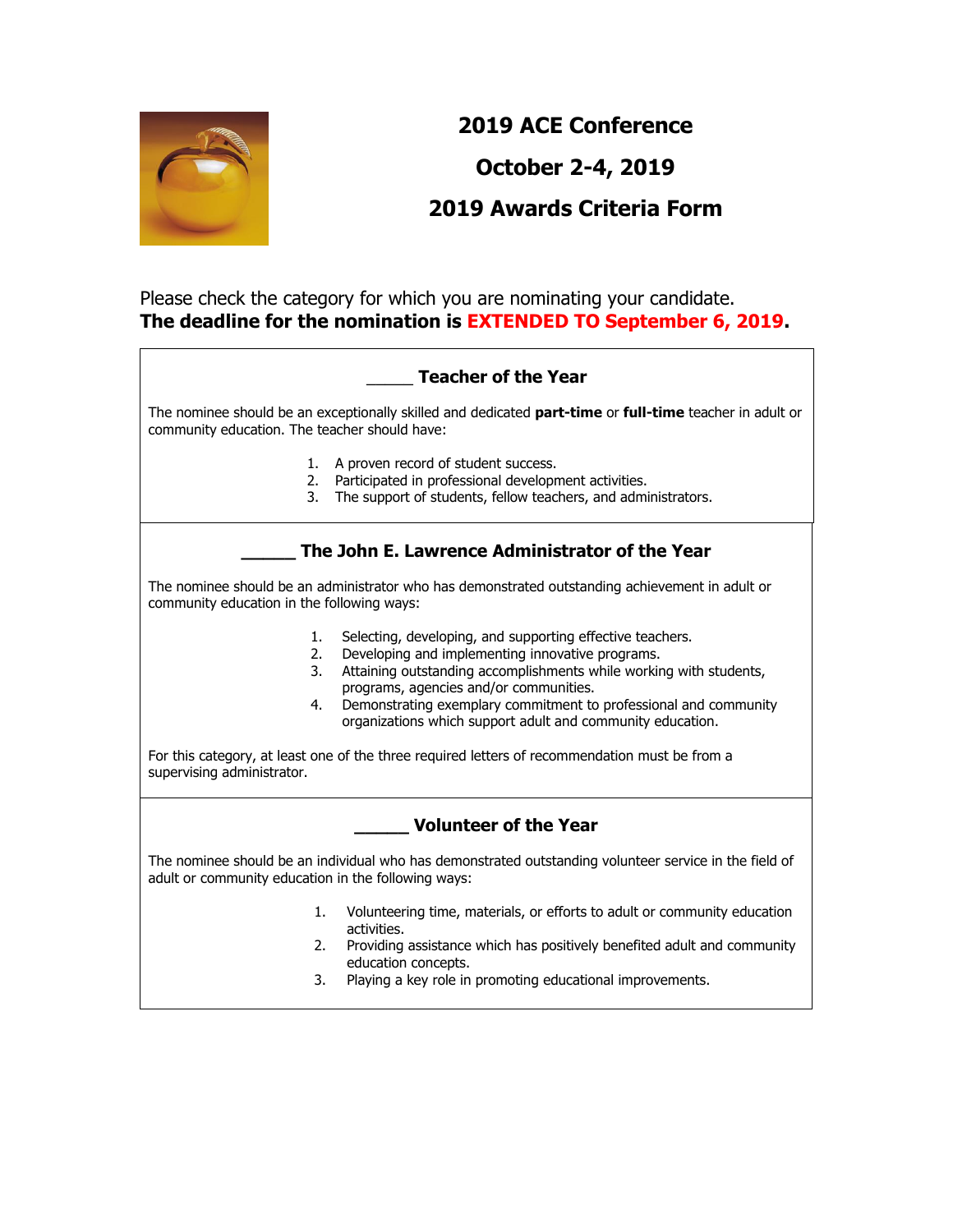### **\_\_\_\_\_ Business Supporter of the Year**

The nominee should be a business, industry, or organization which has provided exceptional support for adult and community education through one or more of the following ways:

- 1. Facilitating interagency cooperation and collaboration.
- 2. Providing financial commitment.
- 3. Demonstration public relations efforts.
- 4. Establishing a distinguished record of meeting community needs.

#### **\_\_\_\_\_ Media Promotion of the Year**

The nominee should be a media enterprise which has demonstrated outstanding support of adult and community education in the following way:

 Publishing/broadcasting ongoing information regarding adult and community concepts, community education activities and related services.

#### \_\_\_\_\_ **Instructional Support Staff of the Year**

**2013 ACE Conference** (Guidance Counselors, Resource Teachers, Career Specialists, etc.)

The nominee should be an individual that provides exceptional instructional support for adult and community education through the following ways:

- 1. Exhibit positive regard for the roles and responsibilities of all staff members.
- 2. Foster collaborative relationships with colleagues, students and the community to promote student achievement.
- 3. Play a key role in supporting the instructional process.

#### **\_\_\_\_\_ Non-Instructional Support Staff of the Year**

(Secretaries, Administrative Assistants, Aides, etc.)

The nominee should be an individual that provides exceptional non-instructional support for adult and community education through the following ways:

- 1. Demonstrate excellent customer service skills.
- 2. Demonstrate highly effective computer and information support.
- 3. Establish and maintain high regard and rapport with students, teachers and staff to support the educational process.

#### **Nomination Requirements:**

- 1. Email to [ashley@aceofflorida.org](mailto:ashley@aceofflorida.org) the Category Form, Nomination Form and no more than two pages of data about the person and his/her accomplishments. Address specifically the stated criteria for the category of the nomination. Nominations are rated according to the stated criteria for each category.
- 2. Also required are **three** letters of endorsement.
- 3. **Email one or two colored pictures** in a jpeg format of your nominee to [ashley@aceofflorida.org.](mailto:ashley@aceofflorida.org)

**Please email** your nomination(s) to: [ashley@aceofflorida.org.](mailto:ashley@aceofflorida.org) **Deadline is extended to September 6, 2019.**